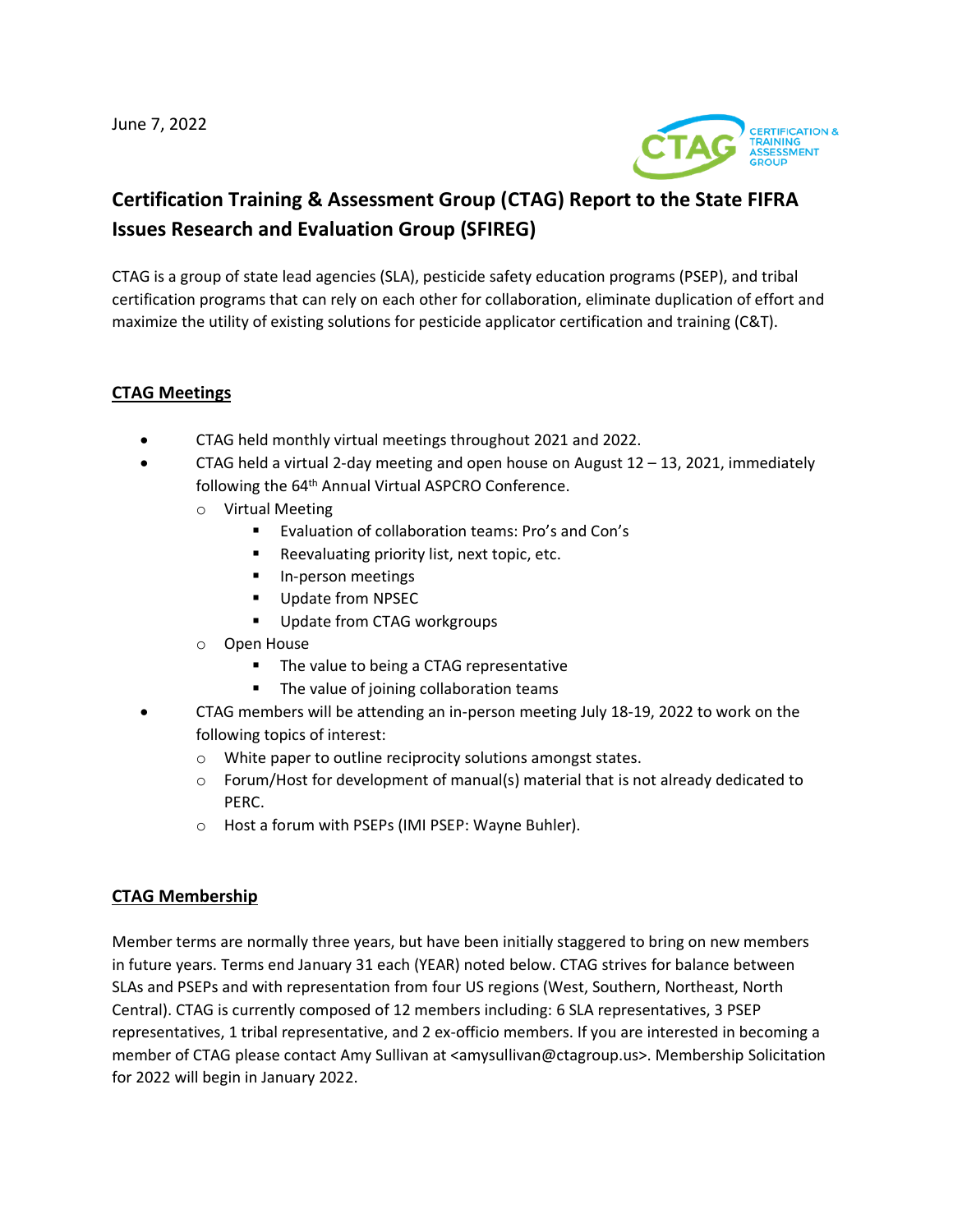- Co-Chair Lindsey House, Washington State Department of Agriculture
- Co-Chair Linda Johns, University of Minnesota Extension
- **Western Region**
	- o Lindsey House, Washington State Department of Agriculture
	- o Neal Kittleson, Colorado Department of Agriculture
	- o Stephen Vantassel, Montana Department of Agriculture
	- o Kaci Buhl, Oregon State University
- **Northeast Region**
	- o Vacant
	- o Amanda Couture Maine Department of Agriculture, Conservation and Forestry
- **North Central Region**
	- o Linda Johns University of Minnesota (2023)
	- o Gurinderbir (G.) Chahal, Minnesota Department of Agriculture
- **Southern Region**
	- o John Feagans, North Caroline Department of Agriculture and Consumer Services (2022)
	- o Brett Bultemeier, University of Florida
- **Tribal Representative**
	- o Jim Mossett, Three Affiliated Tribes, North Dakota
- **Ex-officio**
	- o Jeanne Kasai EPA HQ
	- o Amy Sullivan CTAG Executive Secretary

### **Current Issues**

CTAG has several issues slated as high priority. From these issues, three workgroups were established, and scoping documents were created.

- Label Mandated Training Workgroup (scoping document created)
	- $\circ$  CTAG's goal is to create a white paper that describes the issues pesticide safety educators experience related to LMT. This will likely include the educators' overall perspective on LMT, suggestions for how to approach LMT in the future if needed, and the resulting impacts to the pesticide safety education programs in Extension and SLAs.
- On-demand and Webinar Training Workgroup (scoping document created)
- Remote Proctored Exams Workgroup (scoping document created)
- New Developments
	- o White paper to outline reciprocity solutions amongst states.
	- $\circ$  Forum/Host for development of manual(s) material that is not already dedicated to PERC.
		- Host a forum with PSEPs (IMI PSEP: Wayne Buhler).